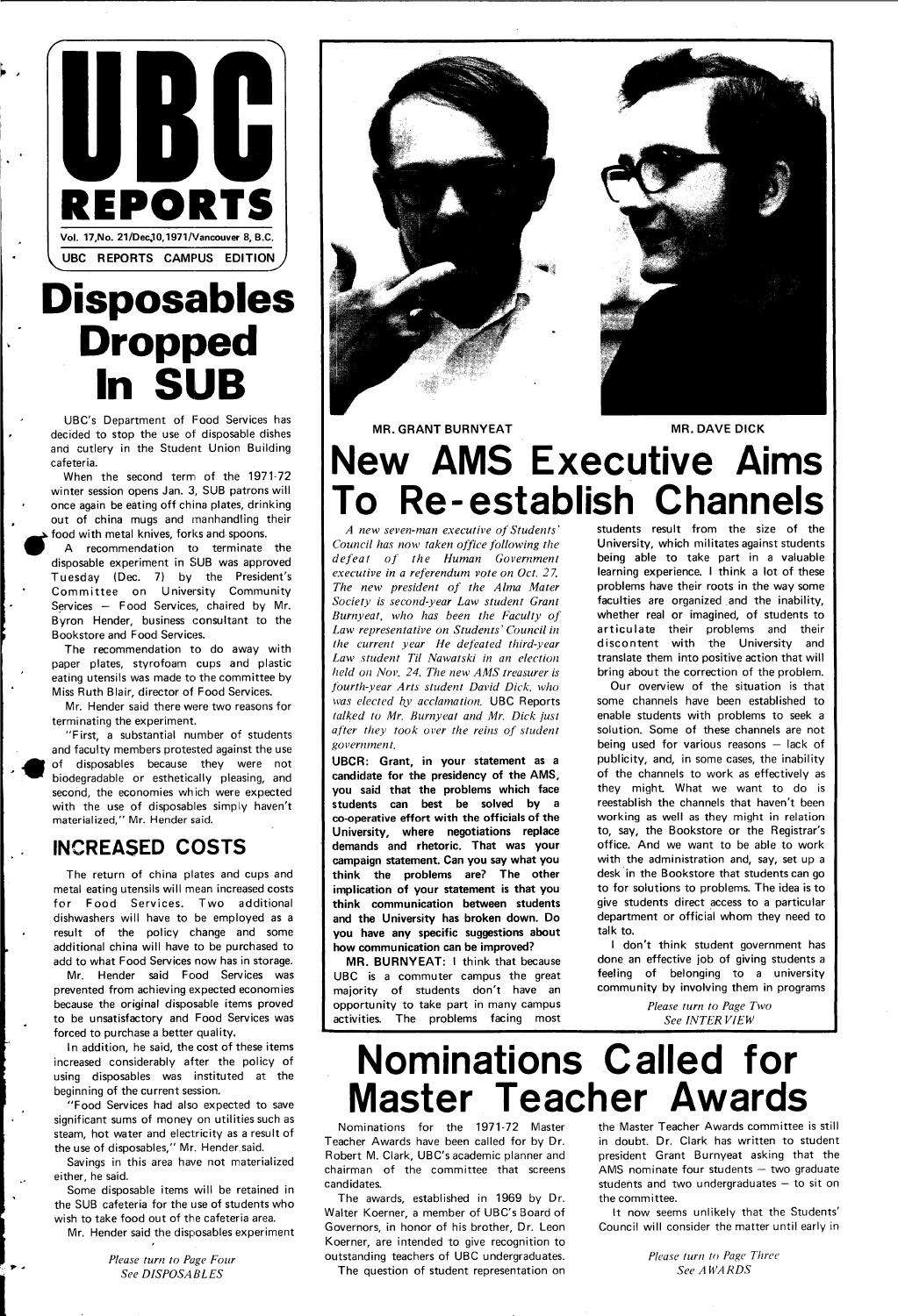#### **INTERVIEW**

*Continued from Page One* 

through dorms for instance. The tendency of students js to look downtown or to the TV for entertainment rather than to the University community.

**MR: DICK:** I think one of the problems is communication between the students and the faculty. Currently, there are difficulties within the anthropology and sociology department concerning tenure. I am not familiar enough with the department really to know what is going on, but it seems to me that one of the basic problems is a failure in communications. Whether this is the students' or the faculty's fault, I don't know. To some extent the campus is becoming so large that communication between departments and between faculties is breaking down. I think one of the biggest road blocks a student runs into is in arranging an interdisciplinary program. For instance, if a student in the School of Social Work wants to take a psychology course in the Arts faculty, there is a tremendous amount of red tape to go through to enable him to take the course, if indeed it is possible at all. Yet it may be a course that bears directly on what he wants to do professionally. I think you find symptons of this all across the campus.

#### IDEAL SITUATION

And here I think the AMS is in a sort of ideal situation, because we have student members from the various faculties. I would hope that over the next few months we could develop some sort of machinery to work out some of these problems. Perhaps the AMS should go to the Senate, for instance, and present a brief to show how courses in various faculties could be linked to create interdisciplinary programs. I know a lot of Arts students who would like to take certain science courses but can't because they are strictly for Science students. I think this is a major role for the AMS over the next few years.

**MR. BURNYEAT:** Another aspect to this problem of size is that the communication problem isn't just between students and administration or between departments, it's also between students in the same faculties. The professional faculties have effectively and successfully organized programs, partly because the faculties are small. I think the campus is faced with the failure of two of the largest faculties, Science and Arts, to organize. I am not sure how we can get at that problem. There are approximately 10,000 people — half the campus  $-$  in those two faculties and they are largely unorganized as far as reflecting the kinds of events and programs that students in those faculties want. In my own faculty, Law, we have a very strong identity. We have a very strong program that involves off-campus people and other professional faculties; engineering, for instance, has an equally active program. Education is developing one. But Arts and Science are an impersonal nine-to-five thing. You come and take your courses and have no real feeling as an Arts or a Science student. Science is attempting a new approach by organizing on a departmental basis. Arts may have to adopt the same approach. Our approach is that it is not possible for the AMS to be a sort of grand bureaucracy in SUB that can run and program everyone's lives. What we want to do are those things that can be done on a cross-campus basis, such as special events, intramurals and clubs, which would have the advantages of large-scale organization and financing. At the same time we would like to see more power and money diffused into the individual faculties and departments so that they can develop their own programs.

**MR. BURNYEAT:** The point council made last year was that by emphasizing that there is such a thing as a Master Teacher, it assumes that we are rewarding a function that is extremely valuable in the University community and that other things, such as publishing, are less important. I am not fully convinced that equal weight should be given to publishing. I would\* agree with Dave that by rewarding teaching, the University focuses on something which it considers to be important. Choosing a Master Teacher could also provide an annual opportunity to assess the criteria for tenure and whether the publishing and the teaching aspects' can't be better brought more into balance.



**GRANT BURNYEAT: "Our approach is that it is not possible for the AMS to be a grand bureaucracy that can run and program everyone's lives."** 

UBCR: How do you see the role of the **students who have been elected to the Senate of the University? Do you plan to have contact with them in bringing the student viewpoint to Senate?** 

**MR. BURNYEAT:** I was reluctant to run this time. I have projects in law that I would rather work on. I have no intention of running a

I think one of the mistakes made by Human Government was to assume that a public statement of demands by Students' Council meant something to students. Our approach is that, as a matter of principle, it is valuable for students to be talking about and taking part in curriculum and tenure decisions. However, it's our view that statements on these issues should be made by individual faculties or students. I think it is presumptuous of Students' Council to say to students, "This is right for you." I felt that it was presumptuous on the part of Human Government, where political issues were involved, to claim to speak for the entire student body. We view our role as one of bringing important issues to the campus in terms of an educational experience. Amchitka could have been just as effectively dealt with if Council had sponsored a series of knowledgeable speakers who would have provided as much information as possible to enable students to talk about the issues. Then some sort of consensus could be arrived at and used as a basis for taking a stand. I am not sure that it is necessary to go out and stage a public protest. I think the role of university students is one of inquiry and education, not necessarily one of partisan effort to change the outside world.

> **MR. BURNYEAT:** I would agree completely. . But I think it set an unfortunate precedent. I've said humorously a couple of times that if students don't like what we do we will be glad to resign in February. It's been said that Human Government contemplated that they might be.

#### TRY ISSUES

As far as our approach to the University is concerned, I think there was an unfortunate tendency to try the issues in public before attempts were made to solve problems through committee negotiations. For instance, the Bookstore and Food Services committees both have what I think is valid, solid student representation, which wasn't being utilized by Human Government. The former treasurer was on the Bookstore committee and I have been informed by people on that committee that his attendance wasn't as regular as it might have been. Our approach is that we've got these committees, let's work through them. It's clear from talks I've had with the administration that they are more than willing to sit down and give us all the figures and negotiate some sort of settlement when there is a dispute. I believe that the channels are there if we use them. Until it is proven to me that the existing channels are merely stumbling blocks or that we are refused access to new channels, we should work through them and see what happens. We are all fairly confident that we can make some major progress

given that both the administration and the AMS recognize the problems.

**UBCR: One of the decisions you'll have to face in the next week or so is the question of AMS representation on the committee to screen nominations for the Master Teacher Awards. Last year Council refused to name a representative to the committee. How do you personally feel about that award and what would you recommend to council?** 

**MR. DICK:** I can't speak for council, but I'm fairly strongly in favor of participation. My own view is that the Master Teacher Awards are one of the better ways of drawing attention to the teaching aspect of the University. I also think we. have some extremely good teachers at UBC who deserve some sort of recognition for that effort. I think this is one of the ways we are going to attract better teachers  $-$  by giving the teaching aspect some recognition.

**MR. BURNYEAT:** We haven't caucused with them as yet. As soon as possible we will be talking with them to see how they view their role in the Senate and how they can translate ideas into action or study.

**UBCR: You are going to be in office for** a **maximum of three months. Is it your intention to run again in the spring elections?** 

**MR. DICK:** I haven't really decided yet. Being in Arts I can program my courses to have more time available. The way things look now I expect that I will probably run again, because three months is an awfully short time. There is not very much we can accomplish in the next three months, except to lay the ground work for the next council.

**MR. BURNYEAT:** I think the consensus is that there was no need for Human Government to have called a referendum to ask for "a mandate. Given that they did, or saw the need to, I think theey were deserving of defeat on various issues. I think what should be learned from the exercise is that Students' Council does

have a mandate for a year and should follow that mandate unless they are recalled.

**MR. DICK:** You have to give Human Government this much credit  $-$  they had made the referendum issue part of their platform. They, as much as anybody, were rather surprised when they were actually elected. Until the last week of the campaign last spring, I don't think anybody really expected them to get in. Suddenly they found themselves elected and here was this campaign promise. I think it is to their credit that they held good to their promise of a referendum.

**2/UBC Reports/Dec. 10, 1971**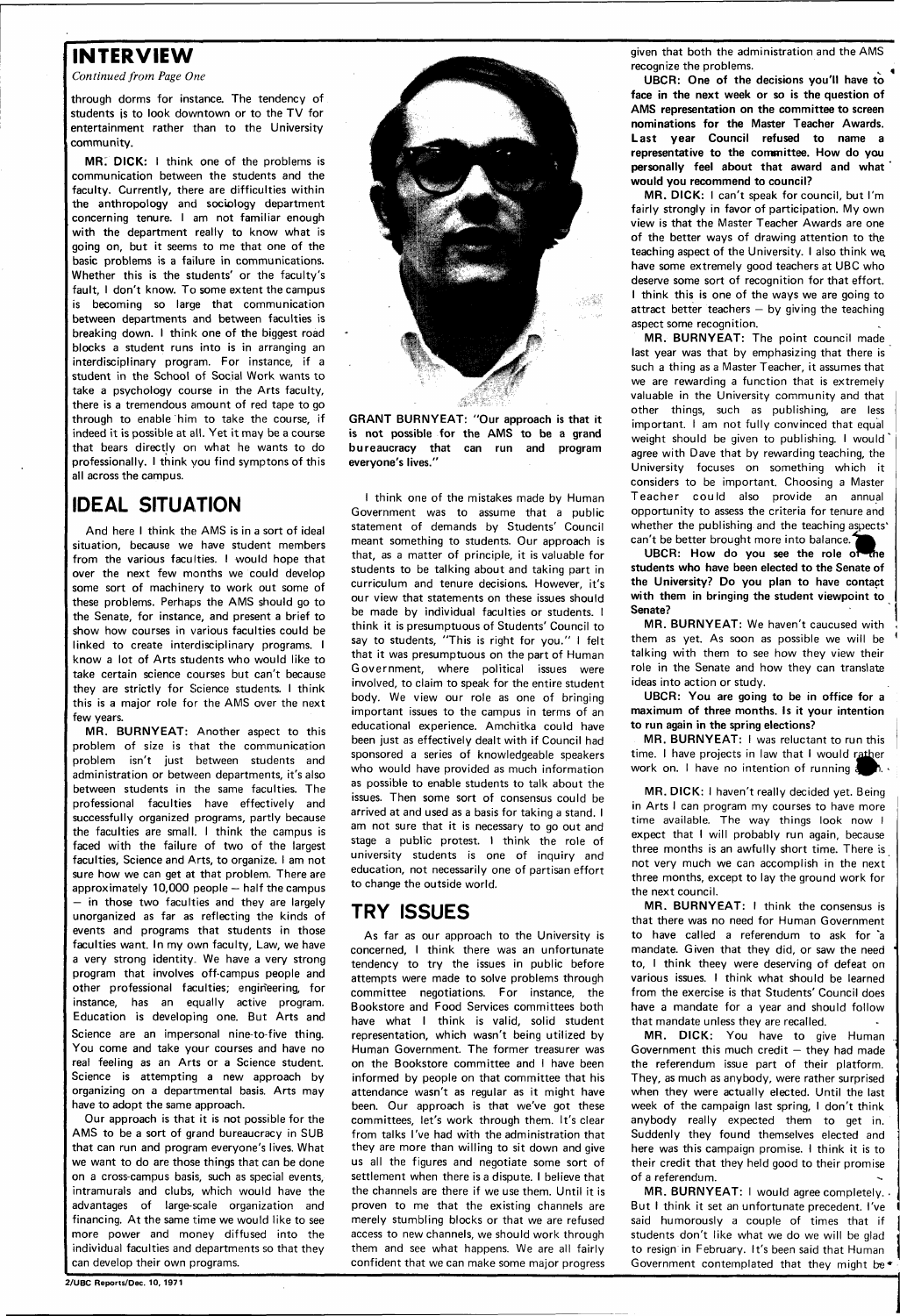

**DAVID DICK: "I'm in favor of their being \* student representation on the Master Teacher Awards Committee. The awards are one way of attracting better teachers."** 

defeated in the referendum and, as a result, pushed through what they wanted to do in a 'seven-month period instead of a 12-month **p**d. As a result, I think some of their programs were a little rushed.

**UBCR: In your campaign statement you said the Students' Coalition planned to initiate some , faculty-student studies. What specifically have you done?** 

**MR. BURNYEAT:** What we have in mind is an attempt ta deal with some campus problems. For instance, there is a problem with day-care help on campus. Our approach is to work with » Education, Nursing and Home Ec students enrolled in courses which are offered in those areas, so that the students will receive credit for work in a day-care centre. We have asked aArchitecture students to have a look at the present space usage of SUB and Commerce **Ents to have a look at business organization M** general structure of the AMS and make suggestions for improvements.

#### TRAFFIC HASSLE

cuts were made to The Ubyssey budget, administrative costs in the office were cut, and there were other minor adjustments. Major concessions were won for the intramural and clubs programs. So I think that we are more or less locked into everything that is in that budget.

.. As far as the transportation is concerned, we want to get together with the School of Community and Regional Planning to see whether it might be possible to do long-term or short-term studies on campus transportation problems. It's a hassle coming to the campus in the morning, it's a hassle finding a parking space and walking to buildings. For instance, we hope to approach B.C. Hydro on the possibility of establishing a bus service on the 16th Ave. extension to provide an alternate public transportation route. If we can improve the bus system so that it provides better access to the campus we can remove the car, which is essentially a very inefficient way of transporting people. **UBC REPORTS: The Students' Coalition executive has now taken over the governance of the Alma Mater Society from the Human ' Government executive. On the same night that the Human Government was defeated in a referendum. Students' Council passed a budget that allocates the available money for various AMS programs. How do you feel about that budget?** Is it a budget that you are going to have **<sup>t</sup> tc live with for the balance of this year without too many changes? MR. GRANT BURNYEAT:** The budget was passed by a required two-thirds majority by **•TGouncil.** It was a compromise budget in that

**MR. DICK:** We are in a difficult situation this year, one that the administration finds itself in as well. Enrolment, and consequently, revenues are down and of the \$29 AMS fee only about \$9 is available for AMS programs. The balance goes to repay the SUB debt or is allocated under the constitution to various funds. So in effect we have \$9,000 less income this year than last, and it has made things very tight. I am quite sure the Human Government had a great deal of trouble in drawing up the initial budget so that it made any sense at all.

**MR. DAVE DICK:** We do have some leeway in the budget. When the initial budget is set, five per cent of the funds available to the AMS are set aside and not allocated until January. This is done so that funds are available to meet any emergencies that may come up in the spring term. The funds which are now approved are intended to cover expenses for the entire year. But there are, inevitably, problems in some areas. A club may run into trouble, for instance, and the intramural program is probably going to need more money. I think the Human Government budget is wrong in a lot of their estimates. They have been very optimistic in terms of what they think their expenses are going to be.

#### ADJUST PROGRAMS

**MR. BURNYEAT:** We've found, for instance, that the Special Events Committee has overspent on some of their programs. Labor Week cost \$2,000 more than was budgeted for. So we run into the difficulty of having to adjust their programs, either by charging more to obtain additional income or subsidizing them to the tune of \$2,000.

**MR. BURNYEAT:** SUB is being paid off by a \$15-a-year contribution by students. When there are a thousand fewer students it means an awful lot of money isn't being applied against our principal and interest on the SUB debt. We are locked in to an 18-year repayment plan on SUB and I think we are going to have to have a careful look at the projected enrolments of the University to see whether it may be necessary to go back to the Board of Governors and ask for an extension of our repayment period.

**MR. DICK:** In addition, there is a fair amount of feeling on the campus that there should be some expansion of the building. Hopefully, we could tie in an extension of the repayment period with some additional capital so that we can expand. But this is something we really have to look at and tie together into some sort of realistic financing package.

**MR. BURNYEAT:** The Pit is the major concern here. The other difficulty is that capital replacement funds are not as generous as they might be and as a result we have a great deal of damaged furniture on our hands that we can't afford to repair.

The other difficulty we have to face with the building was a motion passed by the SUB management committee to allow the building to be open 24 hours a day. We are going to ask Council to rescind that motion.

**MR. DICK:** The SUB management committee really doesn't have the power to make a decision like that. There was a referendum passed by the student body in 1969 which rejected a proposal to have the building open 24 hours a day, seven days a week. If any group wanted it to be open on that basis they would have to present another referendum to the whole campus. I don't think a committee really can decide that sort of thing.

#### **AWARDS**

*Continued from Page One* 

1972.

Last year, both the Council and the executive of the Graduate Student Association refused to name students to sit on the committee on the grounds that the awards mask a tenure and promotion system which they claimed rewards research and publication rather than teaching.

The Master Teacher Awards committee decided to carry on without student representation last year and in May named the fourth and fifth recipients of the award, who shared a \$5,000 cash prize that goes with the honor.

The 1970-71 winners were Prof. Peter Larkin, of the Department of Zoology, and Dr. Floyd B. St. Clair, assistant professor of French.

Previous winners were Prof. Sam Black, of the Faculty of Education; Dr. John Hulcoop, Department of English, and UBC's president, Dr. Walter Gage.

Despite the refusal of the two student groups to participate in the 1970-71 selection process, a record 31 UBC teachers were nominated for the award last year. With the exception of one, all of last year's candidates were nominated by students.

At least two members of the selection committee visit the classroom of each nominee and department heads and deans are asked for an assessment of each candidate in terms of a stringent list of criteria.

Regulations and the list of criteria for the award are available at the Office of Academic Planning in the Main Mall North Administration Building, at the Main, Woodward and Sedgewick Libraries, at room 270 of the H.R. MacMillan Building for Forestry and Agricultural Sciences and at the AMS business office in the Student Union Building.

The closing date for nominations is Jan. 21 , 1972. To be eligible for the award, faculty members must have held a full-time teaching appointment at UBC for at least three years and must be currently teaching on the campus. During this period candidates must have taught undergraduate courses in a winter session.

Candidates will be appraised in terms of their teaching in recent years.

Nominations may be made by students, faculty members and alumni and should be sent to Prof. Clark at the Office of Academic Planning in the Main Mall North Administration Building.

Those nominating candidates should offer an evaluation with the following criteria in mind:

• Having a comprehensive knowledge of the subject

• Being habitually well prepared for class

• Having enthusiasm for the subject, and the capacity to arouse interest in it among the students

• Establishing a good rapport with the students both in and out of classes

• Encouraging student participation on class

• Setting a high standard and successfully motivating students to try to attain such a standard

• Communicating effectively at levels appropriate to the preparedness of students

• Utilizing methods of evaluation of student performance which search for understanding of the subject rather than just ability to memorize

• Being accessible to students outside of class hours.

Members of the selection committee are: Prof. Clark, chairman; UBC's Chancellor, Mr. Allan

McGavin; Prof. Roy Daniells, University Professor of English Language and Literature; Dr. Peter Larkin, Department of Zoology; Dr. William Webber, Faculty of Medicine; Dr. Ruth White, Department of French, and Dr. Ross Stewart, Department of Chemistry, and Mrs. Beverley Field, who represent the UBC Alumni Association.

**• ••14 %**  $\blacksquare$  Vol. 17, No. 21 - Dec. 10, 1971. Published by the **fll||l|** University of British Columbia **<sup>m</sup>maaw<sup>m</sup>** and distributed free. UBC **REPORIS** Reports appears on Wednesdays during the University's winter session. J.A. Banham, Editor. Louise Hoskin, Production Supervisor. Letters to the Editor should be sent to Information Services, Main Mall North Administration Building, UBC, Vancouver 8, B.C.

UBC Reports/Dec. 10, 1971/3